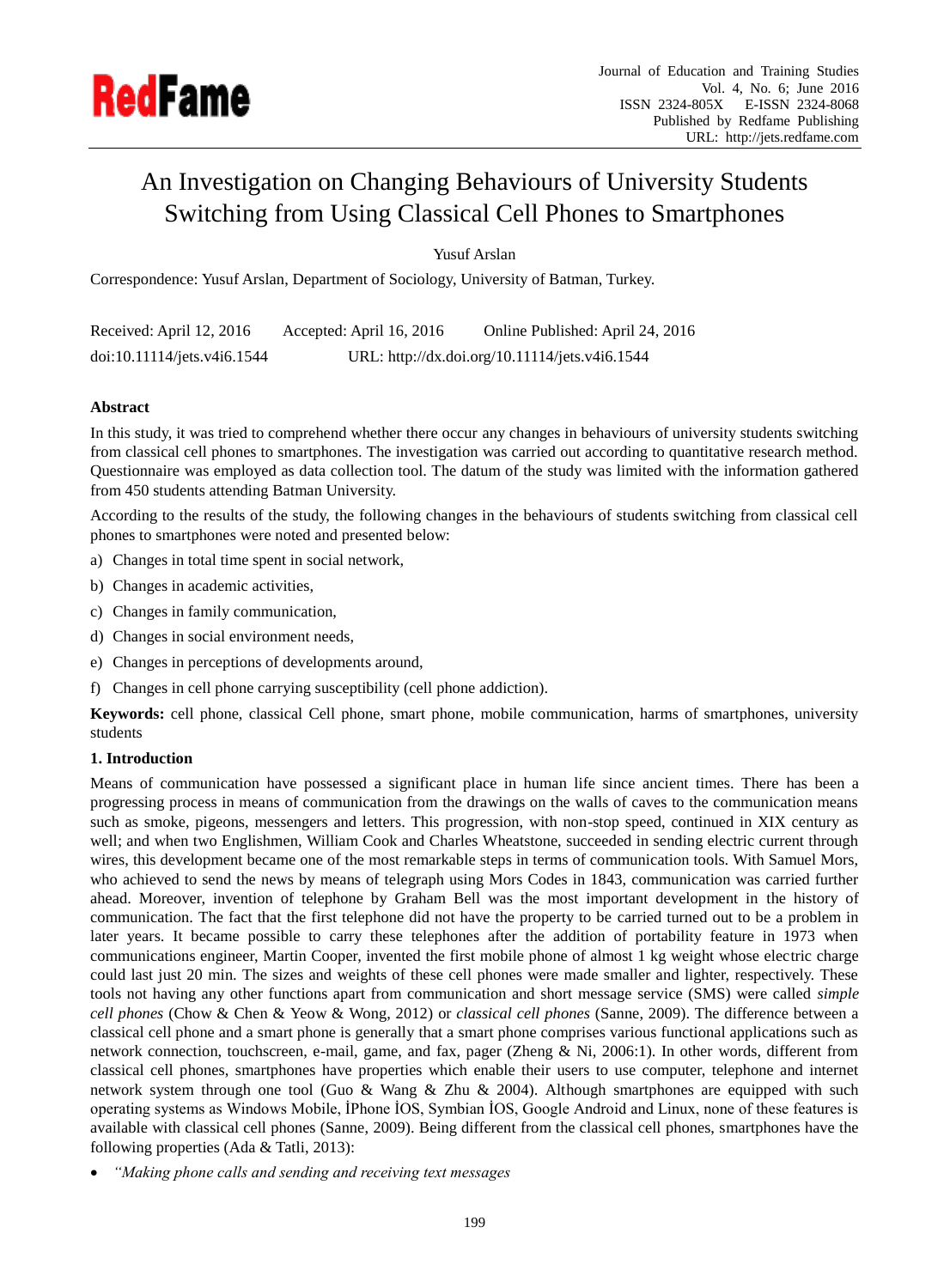- *Possessing advanced connection options such as GPS, Wi-Fi, 3G, Bluetooth, FM*
- *Providing mobile internet connection*
- *Presenting an application market where one can upload mobile applications*
- *Having a mobile operating system on which applications can be developed*
- *Providing touchscreen interface*
- *Operable with more than one application at a time*
- *Having internal or appendable memory*
- *Possessing picture and sound recording".*

With much more effective properties, new generation smartphones with thoroughly developed operating systems appeared on the markets in 2000s (Taner, 2013). *"Having additional properties such as high memory capacity and operating power in developing internet, smartphones made a great progress in 2000s* (Gokaliler & Aybar & Guler, 2011:39); therefore, they were called as *"wonderful technologies"* due to the fact that they have the properties possessing all instruments each of which is naturally unique; for instance, oral and written communication, CD and DVD player, radio, camera, photograph machine, type writer, notebook, calculator, calendar, pager, newspaper, TV etc.

Usage of smartphones by the individuals cannot be attributed to merely one reason. The intended purpose of using these devices may change from person to person (Chow & Chen & Yeow &Wong, 2012). There are researches showing the fact that many individuals prefer smartphones since these devices meet their social and emotional needs in online platforms (Ting & Lim & Patanmacia & Low & Ker, 2011; Lane and Manner, 2011; Lunden, 2012). Smartphones are preferred because of the advantages that their *"augmented reality"<sup>1</sup>* applications provide benefits, for example, influence of family and social environment (Park & Chen, 2007), social wannabe (Klobas & Clayde, 2001), sign of status (Clark & Zboja & Goldsmith, 2007) besides fields such as trade, education, health, publication, media, marketing (Koroglu: 2010; Chen & Park & Putzer, 2010).

The datum shows that smart phone usage has increased rapidly in all over the world. In 2010, the number of smart phone users was 305 million, and in 2011, 494 million, in 2012, 725 million, in 2013, 1.04 billion, and finally in 2014, the number exceeded 1.2 billion users (www.IDCraport, 2014).

The number of smart phone users in Turkey is increasing rapidly year by year. In a survey conducted by Google (Consumer Barometer with Google: 2014), the ratio of the smart phone users was 14% in 2012, 34% in 2013, and it reached 39% in 2014. In *"Households Informatics Technologies Usage Survey"* carried out by Turkish Statistics Institution (TUIK, 2015), it was determined that 96.8% of Turkish families have either classical cell phones or smartphones. In the same survey, it was found out that 94.1% of individuals using smartphones were either university graduates or students (TUIK, 2015). Is it possible that these devices shape students' behaviours and habits? In this study, it was tried to understand whether the university students having switched from classical cell phones to smartphones have had any changes in their behaviours. The study, conducted with empirical data, may show that smartphones are likely to be the cause lying under some negative behaviours that the students demonstrate their parents, school administrators and academicians. The negatively affected population can make use of these data, and make their students become aware of the fact.

## **2. Method**

1

In present study, quantitative research method is employed. Survey model is anticipated as research model. Survey models are "*scanning arrangements carried out on a group of sample or sampling taken from a population consisting of many elements so as to reach a general conclusion about that population"* (Karasar, 2009). *Survey researches asking questions about a lot of variables in one session are convenient to observe the beliefs, opinions, traits of many people; and they produce statistical data as a necessity of their nature"* (Neuman, 2012).

The population of survey consists of totally 8.500 students attending to associate and undergraduate degrees in Batman University. According to purposive sampling technique, 450 students were chosen as sampling population. While choosing these students, whether the chosen students have ever used classical cell phones and later smartphones was taken into consideration without paying any attention to their departments. According to this, each student has used a classical mobile phone and a smartphone, afterwards.

<sup>&</sup>lt;sup>1</sup>Augmented reality is an event where an environment or an element belonging to the physical world can be seen in a form as alive, direct or indirect; afterwards, it is the event where it is developed and enriched by adding these elements to perceptive inputs such as sound, graphics, GPS location information produced in informatics environment (Koroglu, 2010; 2012).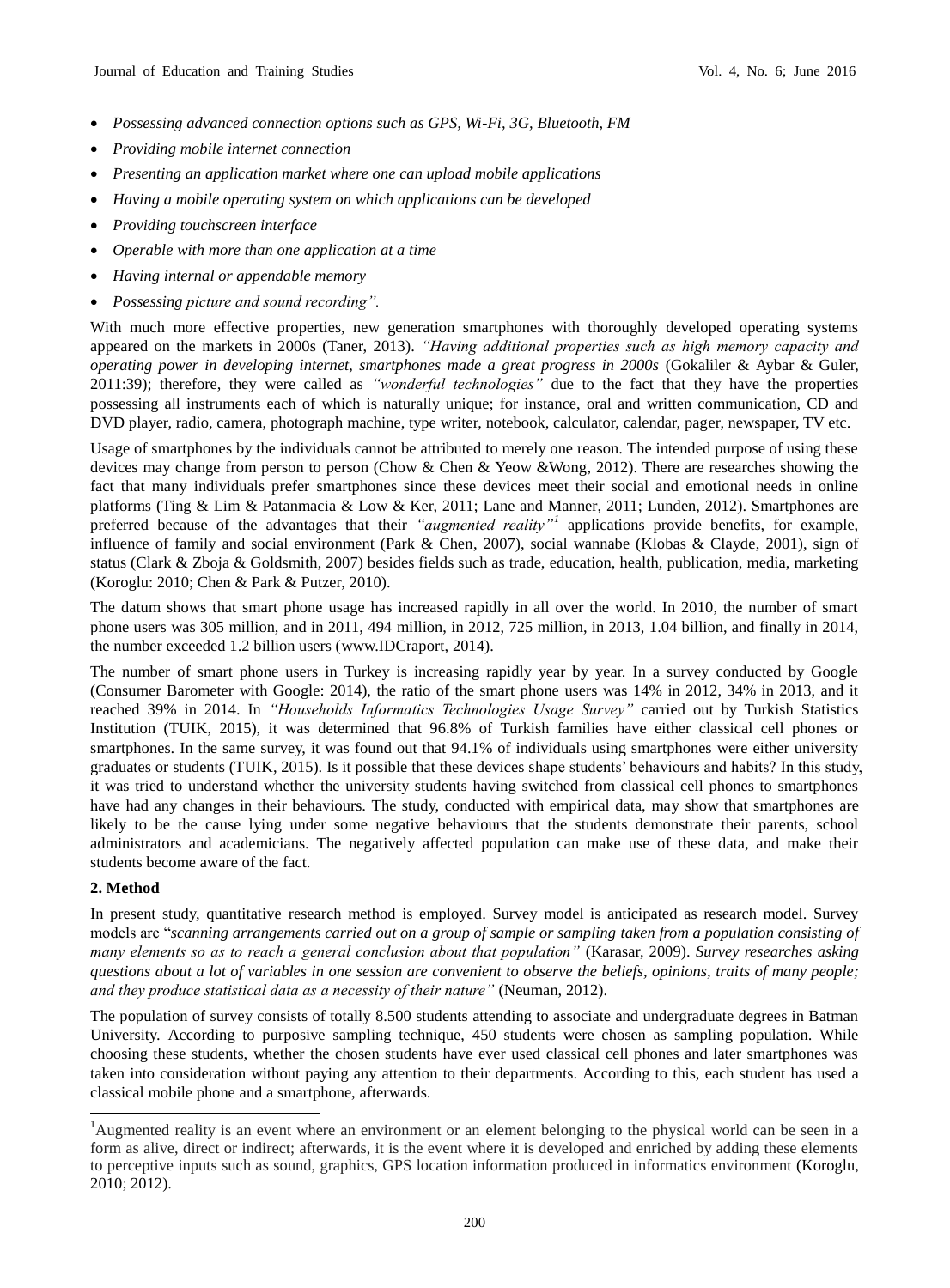Questionnaire was utilized in the study as a data collecting tool. Questionnaire was used due to its advantages such as allowing the participants sufficient time to think while answering the questions and enabling the surveyors to obtain information from more than one person in a short time. In the survey, 5 Likert questions were prepared in order to understand the change occurring in students' behaviours before and after using smartphones. The questions to be asked in survey took their final form after they were evaluated by two different academicians of the field in terms of their validity and reliability. While applying the questionnaire, the students were informed about the purpose of the study; and those who accepted to take part in were delivered questionnaire forms. The application of questionnaire was performed in Batman University campus in April and May, 2015.

The data obtained from the study were converted into quantitative data after their frequencies and percentages were calculated according to their categories. These data were tried to be commented on in line with the purpose of the study making use of literature. The data of the study may not be convenient for generalizing them out of this population since they are limited to Batman University students.

## **3. Findings**

1

In each scientific study, some findings are obtained. The following findings were obtained from this study.

*3.1 Findings about Changes in Total Time of the Students' Using Social Networks*

The findings obtained from the study about changes in duration of the students' using social networks are as follows:

Table 1. Table about change in total time<sup>2</sup> of students' using social networks

| <b>Classical</b><br><b>Cell phones</b> | <b>Betwee</b><br>$n0-1$<br>hour     | $\%$ | 1 hour<br>&<br>more<br>3 hours          | $\%$ | 3<br>hours<br>$\&$<br>more<br>$-5$<br>hours | $\%$ | 5 hours<br>& more<br>$-7$<br>hours | $\%$           | 7 hours<br>and<br>more   | $\%$ | Total | %          |
|----------------------------------------|-------------------------------------|------|-----------------------------------------|------|---------------------------------------------|------|------------------------------------|----------------|--------------------------|------|-------|------------|
| Facebook                               | 257                                 | 57.1 | 121                                     | 26.9 | 43                                          | 9.6  | 18                                 | $\overline{4}$ | 11                       | 2.4  | 450   | 100        |
| Twitter                                | 81                                  | 18   |                                         |      |                                             |      |                                    |                | $\overline{\phantom{a}}$ |      | 81    | 18         |
| <b>Smart</b><br>phones                 | <b>Betw</b><br>een<br>$0-1$<br>hour | $\%$ | 1<br>hour<br>&<br>more<br>$-3$<br>hours | $\%$ | 3<br>hours<br>&more<br>-5 hours             | $\%$ | 5 hours<br>&more-<br>7 hours       | $\frac{0}{0}$  | 7 hours<br>& more        | $\%$ | Total | $\%$       |
| Facebook                               | 102                                 | 22.7 | 141                                     | 31.3 | 95                                          | 21.1 | 51                                 | 11.3           | 61                       | 13.6 | 450   | <b>100</b> |
| Twitter                                | 101                                 | 22.4 | 37                                      | 8.2  |                                             |      |                                    |                |                          |      | 138   | 30.6       |

"Social sharing networks are web based services which allow individuals to create a profile open to all or semi open within a limited system, and demonstrate other users' lists in connection clearly, and show the list of people in connection with the others in the system" (Danah & Nicola, 2007). There are millions of young members of these web sites; and these sites have changed into platforms where young people spend hours without getting bored all day long (Karli, 2010:206). Accordingly, while the rate of students being online during the period when they used classical cell phones was 57.1% on average for 0-1 hour on Facebook, it dropped to 22.7%, and the rate of being online *for 1 hour and more but less than 3 hours* increased from 26.9 to 31.3, and the rate of being online *for 3 hours and more but less than 5 hours* from 9.6% to 21.1, and the rate of being online *between 5 hours and 7 hours* increased from 4% almost 3 times as 11.3%, and the rate of being online *for 7 hours and more* increased more than 6 times from 2.4% to 13.6%. According to these findings, it can be seen that smartphones have obviously increased the duration of Facebook usage. The fact that 550 million people in the world and 15 million people in Turkey become online to Facebook by means of smartphones substantiates the results of this study (www.hurriyet.com.tr). The studies carried out in Turkey demonstrate that Facebook is the mostly preferred social sharing network (Karli, 2010). Facebook has a high popularity among students since it has functions such as *"status", "Search for Friend", "Poking", "Photo/Video sharing", "Albums",* 

 $2\,$  In the survey, the students were asked about the total time of their using social network in a week [7 days]. So the data in Table 2 can explain only a week of social network usage rates of the students.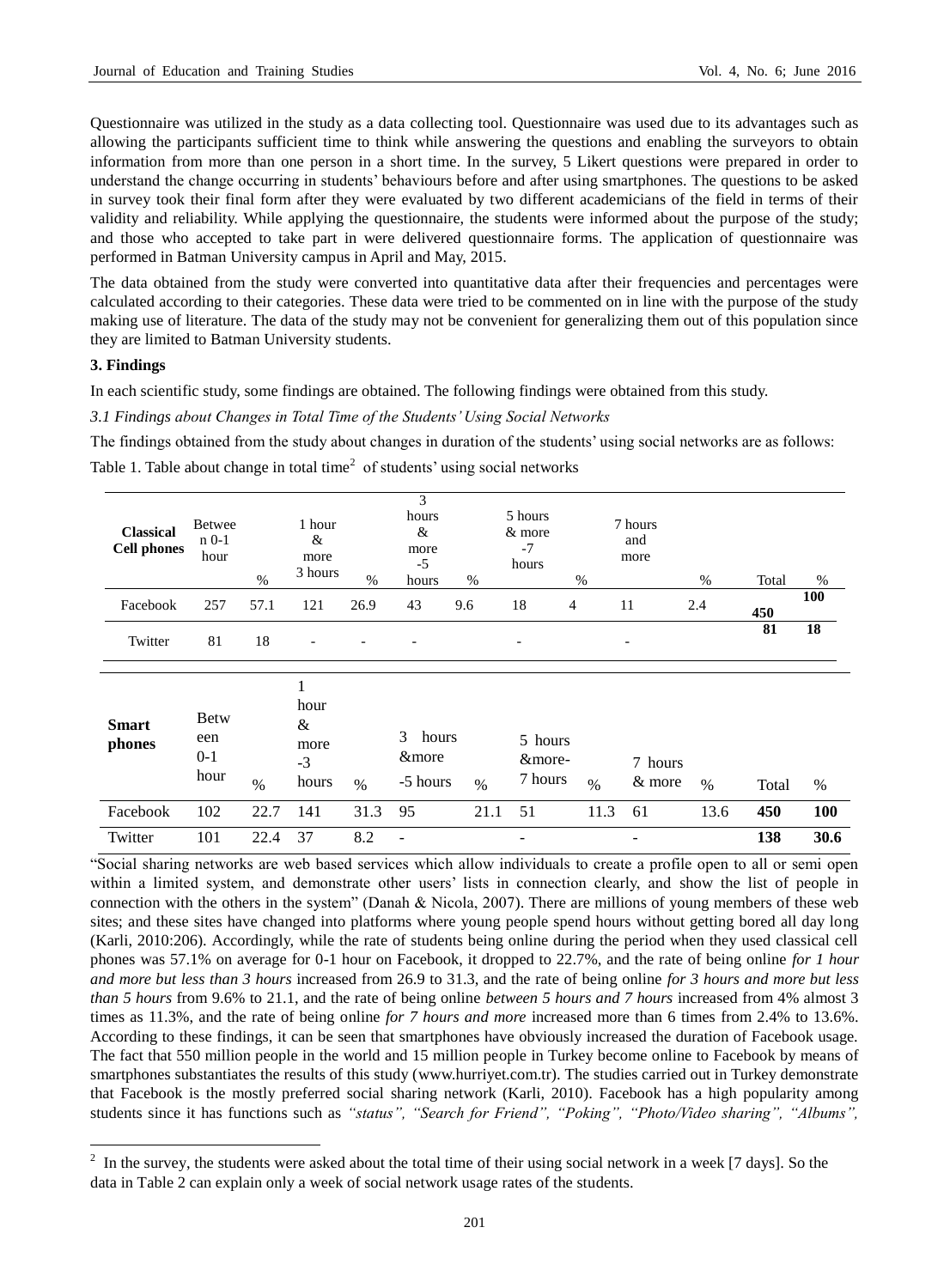*"Groups", "Activities", "Labelling", "Writing Text Message",* and also it meets several needs; for example, making aware of common friends' sharing, sending notes and homework to each other. The students have recently started to head for WhatsApp since it spread among students.

Since the number of students using Twitter was low, the number of students answering this category turned out to be limited. However, the responds submitted give us an idea. The rate of the ones who stated that they used twitter through their classical cell phones *between 0-1 hour* increased from 18% to 22.4% and the rate of ones who used it *between 1 hour and more and less than 3 hours* was determined to be 8.2%. This datum shows that smartphone usage has also increased the total time of twitter usage. Especially, Twitter has become a network whose popularity has been increasing as the celebrities have started to use this site and broadcast their opinions and feelings through it (Karli, 2010).

*3.2 Findings about Changes in Academic Activities of Students*

In the study carried out, three different findings about smartphones were obtained in terms of academic activities of students:

a) The changes in their studying period,

- b) The changes in their interest in listening to lesson,
- c) The changes in their reading habits.

These are as follows, respectively.

3.2.1 Findings about Changes in Total Time Students Allocated for Studying

Findings about how smartphones affected students' studying time are as in Table 2.

Table 2. Table about Changes in Studying Hours of Students

| It<br>led<br>to<br>decrease<br>1n<br>total time I<br>allocated to | ompletel<br>Agree<br>Ü<br>$\rightarrow$ | ℅    | Agree<br>$\rm Partly$ | ℅    | gree<br>Never | ℅    | Disagr<br>Partly | ℅    | Idea<br>$\tilde{z}$ | ℅   | Total | ℅   |  |
|-------------------------------------------------------------------|-----------------------------------------|------|-----------------------|------|---------------|------|------------------|------|---------------------|-----|-------|-----|--|
| study.                                                            |                                         |      |                       |      |               |      |                  |      |                     |     |       |     |  |
| Classical<br>Cell phones                                          | 127                                     | 28.2 | 132                   | 29.3 | 103           | 22.9 | 57               | 12.8 | 31                  | 6.8 | 450   | 100 |  |
| Smartphones                                                       | 205                                     | 45.6 | 114                   | 25.3 | 73            | 16.2 | 44               | 9.8  | 14                  | 3.1 | 450   | 100 |  |

According to the table, while the rate of the students who *"Completely Agree"* the opinion that classical cell phones decrease the total time allocated for studying was 28.2%, the rate was almost doubled increasing to 45.6% with smartphones. This datum reveals that smartphones decrease the total time allocated for studying. The fact that the students spend a lot of time on internet, especially, on social networks naturally, leads to decrease in the time they allocate for studying. In studies performed in the US, the increasing usage of smartphones besides TV and computers showed that they caused restrictions in total time allocated for reading and studying lesson (Brant: 2003). The fact that the number of the students who *"never agree"* this opinion dropped from 22.9% to 16.2% reinforces the view that smartphones limit the duration of studying.

3.2.2 Findings about Changes in Students' Interest in Listening to Lessons

Findings obtained about whether smartphones have a negative impact on students' listening to their lessons are as in Table 3.

Table 3. Table about Students' Interests in Listening to Lesson

| difficulty<br>listening<br>lessons. | have<br>in<br>to | Compl<br>Agre<br>tely | ℅    | Partly<br>Agree | ℅    | 5<br><b>Veve</b><br>Agree | ℅    | Partly<br>Agree | ℅   | dea | ℅ | Total | వ్  |
|-------------------------------------|------------------|-----------------------|------|-----------------|------|---------------------------|------|-----------------|-----|-----|---|-------|-----|
| Classical<br>phones                 | Cell             | 94                    | 20.9 | 128             | 28.4 | 172                       | 38.2 | 41              | 9.1 |     |   | 450   | 100 |
| Smartphones                         |                  | 159                   | 35.4 | 145             | 32.2 | 103                       | 22.9 | 38              | 8.4 |     |   | 450   | 100 |

According to Table 3, while the number of the students who *"Completely Agree"* the idea that classical cell phones affect listening to lesson negatively was 20.9%, it is observed that the rate increased 35.4% after they started using smartphones. This finding reveals that smartphones affect their interest in listening to lesson in negative way. Despite the fact that the student is in the class, he cannot help not to check or use his smart phone, which may cause to lose attention, reduce the interest in the lesson and have low concentration. There are studies proving this. In their study, Gill & Kamath & Gill (2012) stated that smartphones may have negative results on students' attention and concertation since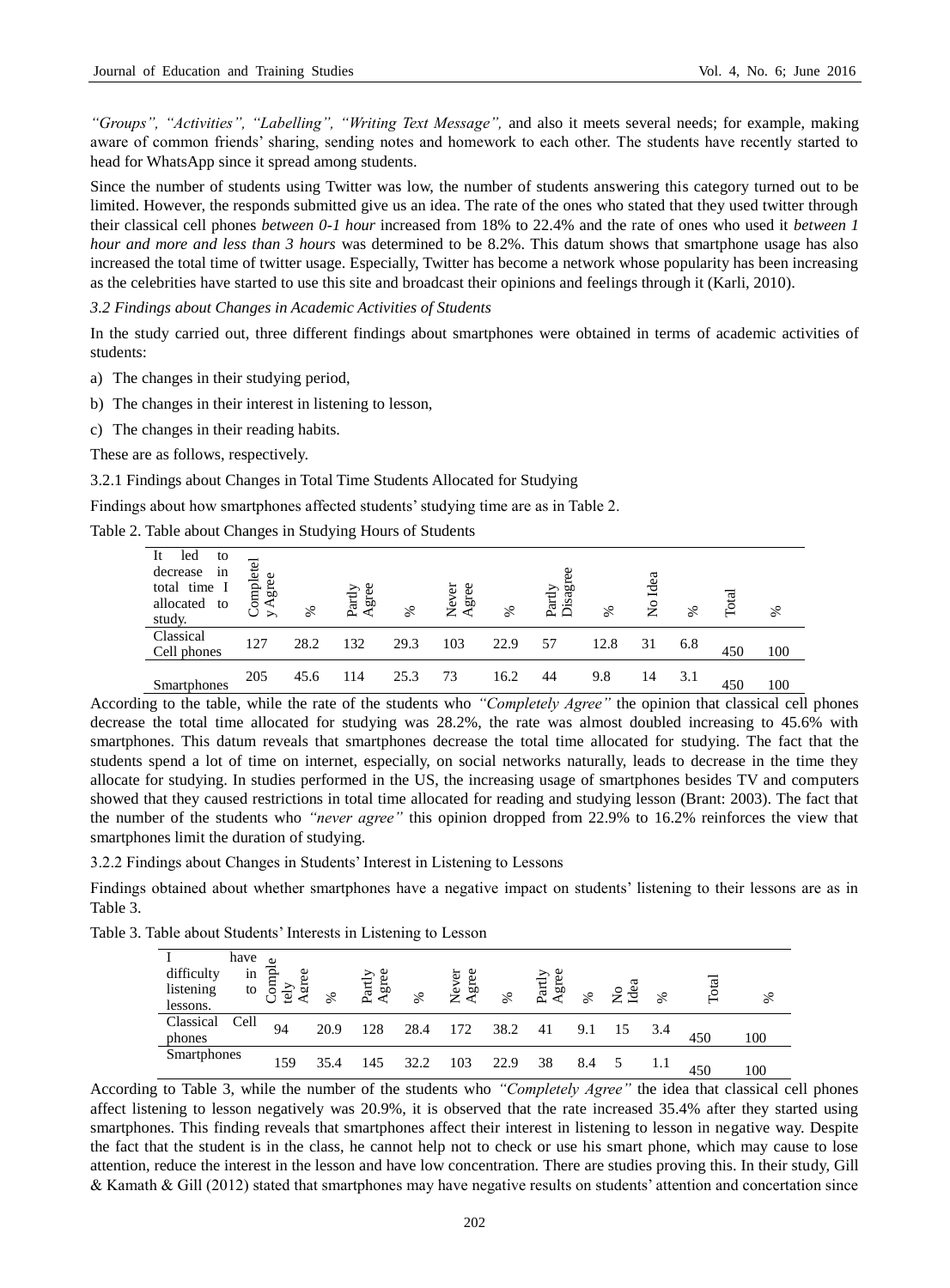they force the individuals to look for activities that they can continually linger with. In a study that Microsoft carried out with more than two thousand participants using smartphones and portable devices, it was found out that the attention period of individuals can drop to 8 seconds (Microsoft Report: 2015). These results empower the validity of the findings in the table.

3.2.3 Findings about Changes in Students' Reading Habits

In the study, the findings obtained about whether there is reduction in reading habits of students are as in Table 4:

Table 4. Table about Changes in Students' Reading Habits

| My reading<br>habit<br>was<br>negatively<br>affected | Completel<br>gree<br>⋖<br>$\geq$ | ℅    | Agree<br>$_{\rm Partly}$ | ℅    | Never<br>gree<br>⋖ | వ్   | Agree<br>${\rm Partly}$ | ℅    | Idea<br>$\frac{1}{2}$ | ℅   | Total | ℅   |
|------------------------------------------------------|----------------------------------|------|--------------------------|------|--------------------|------|-------------------------|------|-----------------------|-----|-------|-----|
| Classical                                            |                                  |      |                          |      |                    |      |                         |      |                       |     |       |     |
| Mobile                                               | 81                               | 18   | 77                       | 17.1 | 192                | 42.7 | 77                      | 17.1 | 23                    | 5.1 |       |     |
| Phone                                                |                                  |      |                          |      |                    |      |                         |      |                       |     | 450   | 100 |
| Smart                                                | 230                              | 51.1 | 101                      | 22.4 | 73                 | 16.3 | 33                      | 7.3  | 13                    | 2.9 |       |     |
| Phone                                                |                                  |      |                          |      |                    |      |                         |      |                       |     | 450   | 100 |

According to the data given in Table 4, while the rate who *"completely Agree"* the idea that classical cell phones influence students' reading habits negatively was 18%, it was understood that this rate increased more than four times to 51.1% after they started using smartphones. This data clearly show that using smartphones can negatively affect the students' reading habits. The fact that the rate of students who expressed that they *"Partly Agreed"* the idea increased from 17.1% to 22.4 and that the rate of the students who stated that they *"Never Agree"* decreased almost three times from 42.7% to 16.3% support these data indirectly. This truth has been revealed in numerous studies (Gallik, 1999; Aksaclıoğlu & Yılmaz, 2007; Aranson, 2007). Smartphones may negatively direct not only students' reading habits but also their desires to read in their spare times (Kern, 2006). They seem to appreciate new habits such as games, chatting since they find them more attractive.

## *3.3 Findings about Changes in Students' Family Communication*

The findings obtained about changes in students' family communication are as follows:

Table 5. Table about Changes in Students' Family Communication

|                                                                        | ັ                                     |      |                         |      |                  |    |                         |      |                       |      |       |      |
|------------------------------------------------------------------------|---------------------------------------|------|-------------------------|------|------------------|----|-------------------------|------|-----------------------|------|-------|------|
| started<br>to<br>experience<br>problems<br>in-family<br>communication. | Completel<br>gree<br>$\triangleright$ | ೫    | gree<br>$_{\rm Partly}$ | ℅    | gree<br>5<br>ψòλ | ℅  | Agree<br>${\rm Partly}$ | $\%$ | Idea<br>$\frac{1}{2}$ | ℅    | Total | $\%$ |
| Classical<br>Cell<br>Phone                                             | 87                                    | 19.3 | 81                      | 18   | 189              | 42 | 41                      | 9.1  | 52                    | 11.6 | 450   | 100  |
| <b>Smart Phone</b>                                                     | 173                                   | 38.4 | 121                     | 26.9 | 99               |    | 36                      | 8    | 21                    | 4.7  | 450   | 100  |

According to the data given in Table 5, while the rate of the students who *"Completely Agree"* the idea that classical cell phones affect their in-family communication in negative way was 19.2%, after the usage of smartphones this rate doubled as 38.4%. This shows that smartphones may have the risk leading to negative results in family communication. According to the table, that the rate of *"Partly Agree"* increased from 18% to 26.9% and that the number of *"Never Agree"* decreased nearly twice from 42% to 22% also strengthen this idea. The students who are insistently interested in their smartphones at home either limit their communication with their family members or they react to them very indifferently. For a moment, they may even forget that the ones whom they communicate are their parents. Their carelessness may lead to family conflicts or create a sensitive and fragile atmosphere among the family members (TBMM -Turkish Grand National Assembly- Informatics and Internet Research Commission Report: 2012). These devices, in some cases, may sometimes become sheltering areas for the students to run away from responsibilities. *"For solution of communication problems, these devices are used to forget the problems* instead *of trying to solve; on the other hand, the problem a person faces is getting bigger and bigger; afterwards, these problems change into too big problems for an individual to cope with* (Calıskan & Aslanderen, 2014).

## *3.4 Findings about Changes in Students' Social Environment Needs*

In the study carried out, the following findings were obtained in terms of the students' needs of the social environment: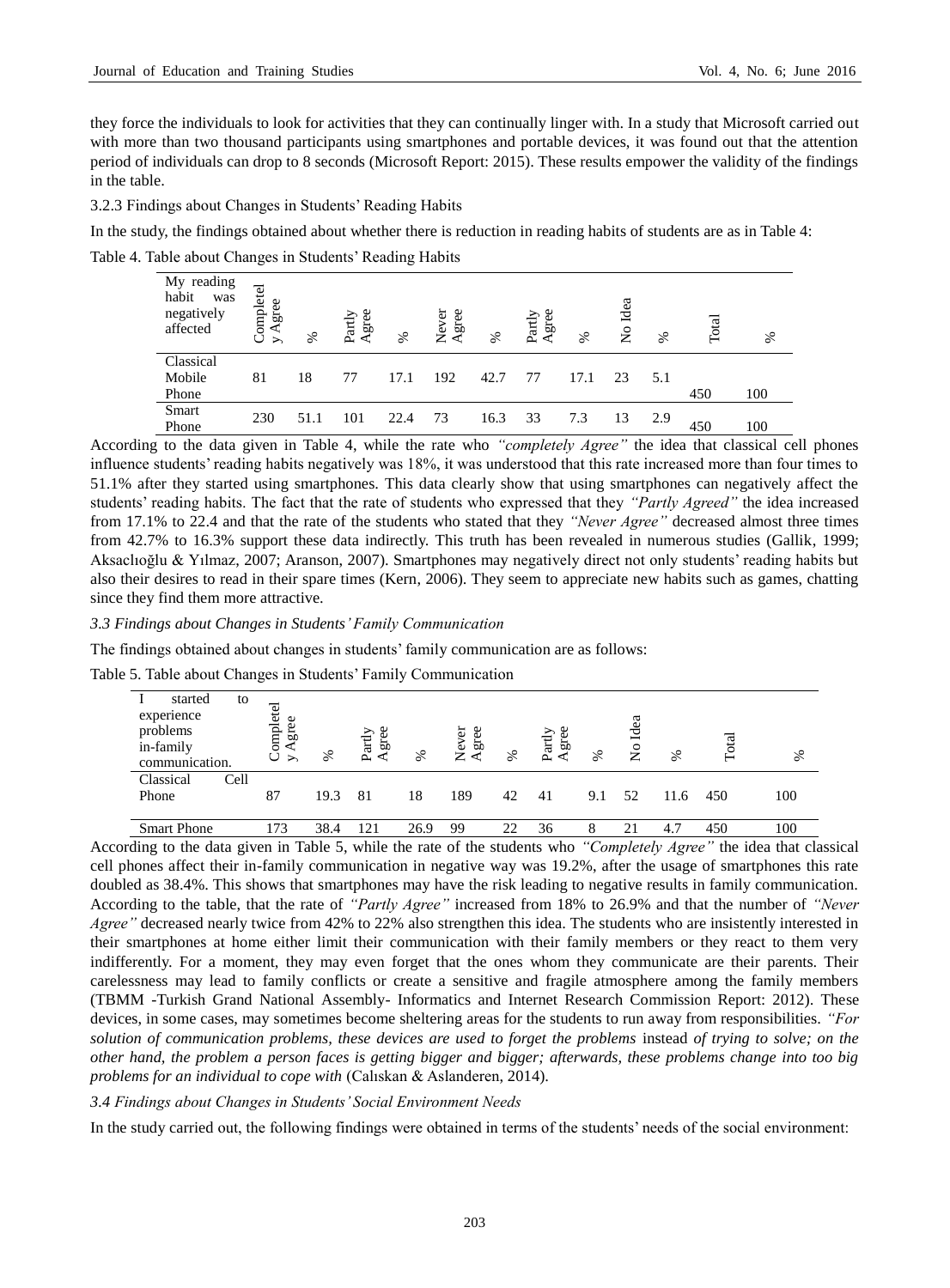|  |  |  | Table 6. Findings about Changes in Students' Social Environment Needs |  |
|--|--|--|-----------------------------------------------------------------------|--|
|  |  |  |                                                                       |  |

| Мy<br>need<br>to<br>social<br>environment<br>has decreased. | gre<br>tely | ℅    | Agree<br>$\operatorname{artly}$ | ℅    | ever<br>gree<br>Ž∢ | $\%$ | Partly<br>Agree | ℅    | Idea | $\%$ | Total | ℅   |
|-------------------------------------------------------------|-------------|------|---------------------------------|------|--------------------|------|-----------------|------|------|------|-------|-----|
| Classical<br>Cell<br>Phone                                  | 113         | 25.1 | 74                              | 16.4 | 198                | 44   | 62              | 13.8 | 33   |      | 450   | 100 |
| <b>Smart Phone</b>                                          | 201         |      | 95                              | 21.1 | 86                 | 19.1 | 56              | 12.4 |      |      | 450   | 100 |

According to the data above, while the rate of the students who *"Completely Agree"* the idea that classical cell phones decrease the need for a social environment in students was 25.1%, this rate increased a little less than twice as 44.7% after the students started to use smartphones. These data show that smart phone may decrease the need for a social environment. That the rate of *"partly agree"* increased from 16.4% to 21.1%, and that the number of the students who *"never agree"* decreased approximately more than twice from 44% to 19.1% also strengthen this idea. No matter how much Hart and Blackshaw (2006) and Clark (2001) defend that these devices contribute to socialization, there are results of studies that show they decrease social capacity of individuals owing to lowering the individuals' face to face interaction (Nie, 2001). According to the data of present study, these devices have the risk of changing the students into an asocial character.

#### *3.5 Findings about Changes in Students' Perception about Environmental Developments*

In the study, the following results were obtained about changes in students' perception about their environment:

Table 7. Table about Changes in Students' Perception about Environmental Developments

| My interest in<br>my<br>environment<br>has decreased. | gre<br>tely | ℅    | Partly<br>Agree | ℅    | 5<br>Neve<br>Agre | ℅    | Partly<br>Agree | ℅ | ਭੁੰ | $\%$ | $_{\rm{Total}}$ | వ్  |
|-------------------------------------------------------|-------------|------|-----------------|------|-------------------|------|-----------------|---|-----|------|-----------------|-----|
| Classical Cell<br>Phone                               | 112         | 24.9 | 75              | 16.7 | 213               | 47.3 | 32              |   |     |      | 450             | 100 |
| <b>Smart Phone</b>                                    | 237         |      | 79              |      | 88                | 19.6 | 35              |   |     |      | 450             | 100 |

According to the data given in table 7, while the rate of the students who *"completely agree"* the idea that classical cell phones decrease the interest in environmental changes was 24.9%, it was understood that this rate increased 52.7% which was a little more than double after they started using smartphones. This finding sets forth that smartphones can decrease the students' interests in environmental changes and developments. That the number of students who *"never agree"* decreased from 47.3%, a little more than double, to 19.6% can be interpreted as a proof supporting this idea. Smartphones may not always provide awareness for the community and environment in which people live. When overused, these devices may change into devices that lead the individuals to be indifferent to social and environmental values, loneliness and selfishness (Ellison & Steinfield & Lampe, 2007).

*3.6 Findings about Changes in Students' Mobile Phone Carrying Sensitivity (Device Dependence)* 

The following findings were obtained about whether students felt addiction to cell phones or not:

Table 8. Findings about Changes in Students' Mobile Phone Carrying Sensitivity

| mobile $\omega$<br>When<br>my<br>phone is not with me/<br>runs out of charge, I $\frac{3}{2}$ and $\frac{3}{2}$ are $\frac{3}{2}$ and $\frac{3}{2}$ and $\frac{3}{2}$ are $\frac{3}{2}$ and $\frac{3}{2}$ and $\frac{3}{2}$ are $\frac{3}{2}$ and $\frac{3}{2}$ and $\frac{3}{2}$ and $\frac{3}{2}$ and $\frac{3}{2}$<br>feel unhappy. |     |      |     |      |     |     |      |      | $2e^{2}$ | $\aleph$ | Total | ℅   |
|----------------------------------------------------------------------------------------------------------------------------------------------------------------------------------------------------------------------------------------------------------------------------------------------------------------------------------------|-----|------|-----|------|-----|-----|------|------|----------|----------|-------|-----|
| Classical Cell Phone                                                                                                                                                                                                                                                                                                                   | 154 | 34.2 | 100 | 22.2 | 108 | 24  | 65   | 14.3 | 23       |          | 450   | 100 |
| <b>Smart Phone</b>                                                                                                                                                                                                                                                                                                                     | 286 |      | 103 | 28.9 | 34  | 7.6 | - 16 | 3.6  |          |          |       | 100 |

According to the data given in Table 8, while the rate of students who expressed their view that they *"completely agree"*  the idea that they feel themselves unhappy when they forget to take their cell phones or they run out of charge while using classical mobile phone was 34.2%, it can be seen that this rate nearly doubled as 63.6% with students who use smartphones. This datum demonstrates that the students' susceptibility to smartphones is higher than classical cell phones. There are studies revealing that device dependence among the youth is 78% (http://dergi.bmo.org.tr). Some adults were seen to have device dependence at obsessive and compulsive levels (Young, 1998; Young 1999). There may be some cases where these devices are not tools but purposes. It has still been discussed by some whether satisfaction of people to be together causes this addiction or device dependence prevents people to come together (Calıskan & Aslanderen, 2014). However, some others argue that there occurs a mutual relation and a vicious circle (Acat, 2012).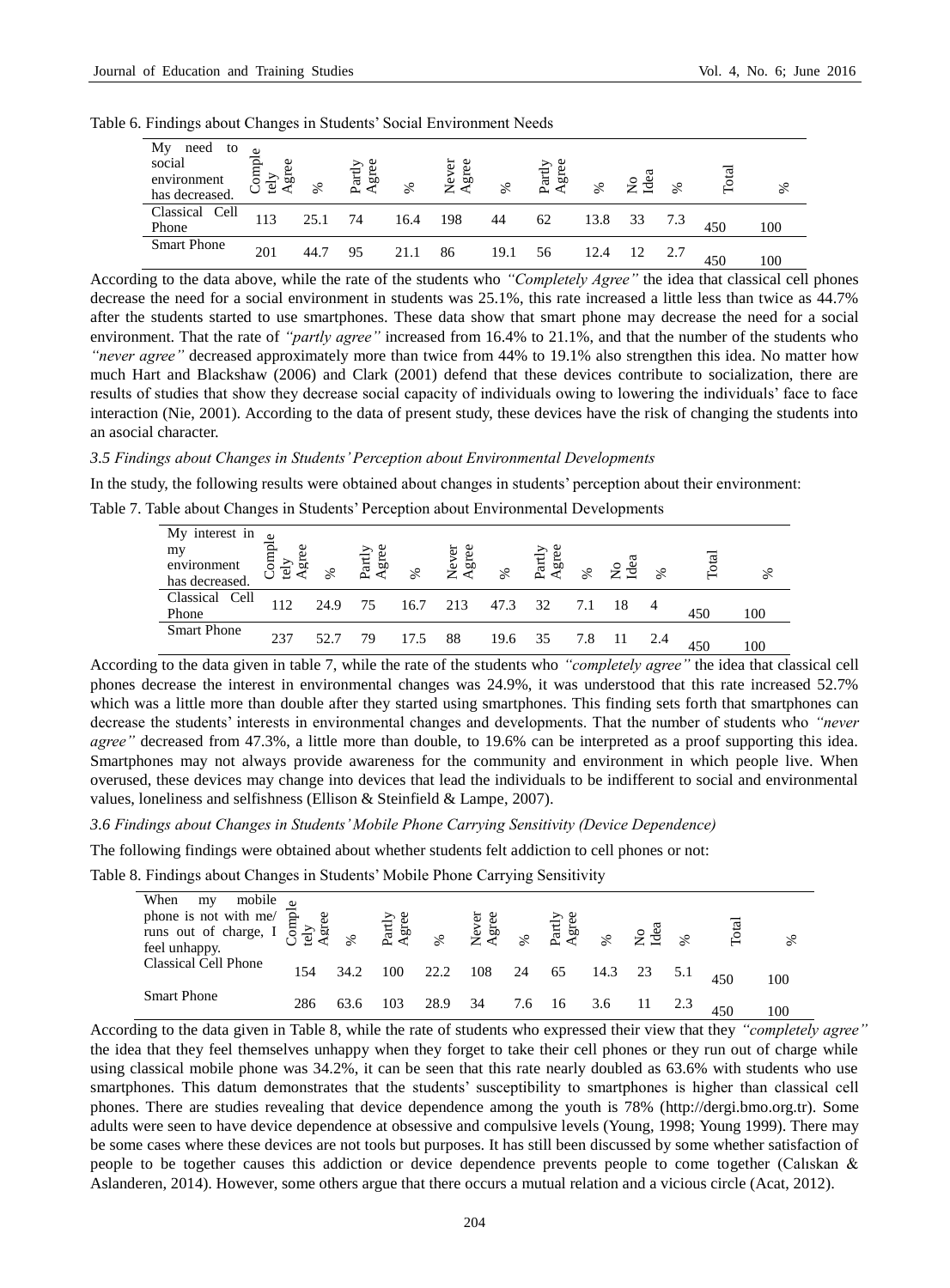#### **4. Discussion**

We cannot deny the benefits that smartphones have on our personal and social lives. These phones described as *'Wonderful Technologies'* have both benefits and harms. Although they have benefits such as facilitating life and making people access to information, they, however, may have harms on students such as leading behavioural changes which families of students and their teachers do not like to encounter. These behavioural changes present risks ranging from device dependence (Young, 1999) to selfishness (Ellison & Steinfield & Lampe, 2007), being asocialized (Nie, 2001); and from decrease in reading (Kern, 2006) to increase in family conflict (TBMM -Turkish Grand National Assembly-Informatics and Internet Research Commission Report, 2012), academic problems (Brant, 2003), wasting time in social networks (Karli, 2010), becoming insensitive to society and environment. This case may irritate families and teachers. They always want what is good for their children in order to protect them against the risks of these devices. There are some among them believing that the only way to protect them is to prohibit using the devices, on the other hand, there are others who defend that prohibition will be useless. The ones who defend the first idea may have ignored the relation between technology and learning. If these devices are properly used, they can offer students some personal and social opportunities.

#### **5. Conclusion**

In this study, it is revealed that there are some evidences about the possibility that smartphones can negatively shape the behaviours and habits of individuals. Not only students but also other individuals using smartphones have exhibited some changing behaviours and habits. Parents and teachers have also become interested in smartphones at least as much as students. They also have started to spend most of their time online using smartphones. In this digital age, all these are quite understandable; however, as a society, we have to keep in mind that these devices have harms as much as benefits. Particularly, it is a crucial responsibility to raise awareness in young generations about risks of these devices. It is essential that they realize that these devices can lead to some harmful behaviour and habits rather than beneficial ones when not handled carefully. This can be realized by means of 'conscious user education'. That parents, teachers and students can use smartphones peacefully, pleasantly and comfortably depends on the success of this education.

#### **References**

Acat, M. (2012). In Family Coherent Interaction. TR Eskisehir Anadolu University Open Faculty Pub., No: 1654.

- Ada, S., & Tatli, S. H. (2013). A Survey on Factors Affecting Smart phone Usage, Academic Informatics, Akdeniz University Pub., 1-7.
- Aksaclioglu, A. G., & Yilmaz, B. (2007). Effect of Students' Watching Television and Using Internet on their Reading Habits. *Turkish Librarianship, 21*(1), 3-28.
- Aronson, M. (2007). Do Books Still Matter?. *School Library Journal*, 36-41.
- Brandt, M. (2003). Log on and Learn. Newsweek, 25 August-1 September, 52-55.
- Calıskan, N., & Aslanderen, M. (2014). In –Family Communication and Cyber Life: A Theoretical Analysis. Ahi Evran University, *Kirsehir Education Faculty Journal (KEFAD), 15*(2), 263-277.
- Chen, J., Park, Y., & Putzer, J. G. (2010). An Examination of the Components that Increase Acceptance of Smartphones among Healthcare Professionals. *Electronic Journal of Health Informatics, 5*(2), 1-16.
- Chow, M. M., Chen, L. H., & Yeow, J. A., & Wong, P. A. (2012). Conceptual Paper: Factors Affecting the Demand of Smartphone among Young Adult. *International Journal on Social Science Economics & Art, 2*(2), 44-49.
- Clark, R. A., Zboja, J. J., & Goldsmith, R. E. (2007). Status Consumption and Role-Relaxed Consumption: A Tale of Two Retail Consumers, *Journal of Retailing and Consumer Services, 14*, 45–59. http://dx.doi.org/10.1016/j.jretconser.2006.03.003
- Clark, T. (2001). Communities and Business: A New Way of Organizing. The Fourth International Conference on Virtual Communities, June 20-21. http://www.infonorties.com/vc/vc01/slides/clark\_files/frame.htm
- Consumer Barometer with Google (2014). https://www.consumerbarometer.com/en/insights/?countryCode=TR.
- Danah, M. B., & Nicole, B. E. (2007). *Social Network Sites: Definition, History, and Scholarship. Journal of Computer-Mediated Communication*, (13), 210-230.
- Ellison, N. B., Steinfield, C., & Lampe, C. (2007). The Benefits of Facebook Friend: Social Capital and College Students. *Use of Online Social Network Sites Journal of Computer-Mediated Communication, 12*, 1143-1168. E-Marketer.
- Gallik, J. D. (1999). Do They Read For Pleasure? Recreational Reading Habits of College Students. *Journal of*